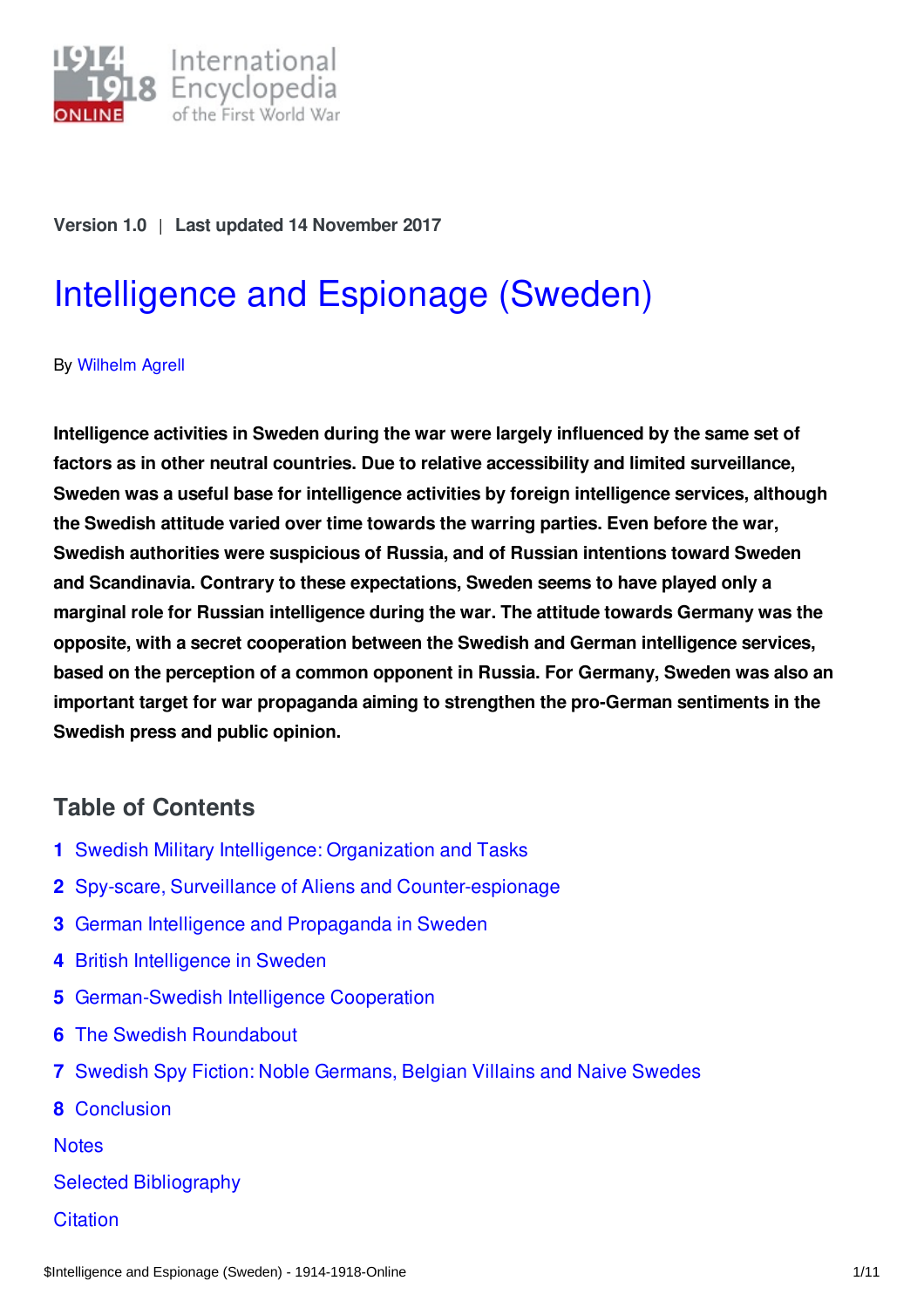# <span id="page-1-0"></span>**Swedish Military Intelligence: Organization and Tasks**

Prior to the war, [Sweden](/article/sweden) already possessed the basic components of a national [intelligence](/article/espionage) system. There were several reasons for this early development. The prime factor was the perceived threat from [Russia](/article/russian_empire) in the [Baltic](/article/baltic_states_and_finland) area and to Scandinavia, and the suspected intelligence activities of travelling Russian saw-grinders (see heading below, *Spy-scare, Surveillance of Aliens and Counterespionage*). An additional factor was the crisis in 1905, culminating in the break-up of the union with [Norway](/article/norway). Although finally solved peacefully, the use of force had initially not been ruled out, and Swedish intelligence operations were carried out, especially against the main Norwegian naval base.<sup>[\[1\]](#page-7-2)</sup>

<span id="page-1-1"></span>In 1914, the main components of the Swedish intelligence structure were the foreign department of the general staff, and a corresponding unit at the naval staff. The foreign department was set up in 1908, with an instruction to collect and disseminate intelligence from open sources and the reports from military attachés in major capitals. Apart from this, officers travelling abroad were instructed to report their observations to the department. Loosely attached to the foreign department was an entity called *I:a byrån* (1st Bureau) or *underrättelsebyrån* (The Intelligence Bureau). As the name indicated, this bureau had a different role, being tasked not only with the covert collection of information on foreign countries, but also with counter-espionage and the monitoring of so-called anti-militaristic [propaganda](/article/propaganda_media_in_war_politics). The intelligence bureau thus had a more closed character, and used what later would be labelled as "*särskilda metoder*" (special methods): primarily the employment of agents and informers. The bureau was located in the same building as the foreign department, but on a separate floor.<sup>[\[2\]](#page-7-3)</sup>

<span id="page-1-2"></span>A main source was, however, the intelligence collected by military and naval attachés, especially those in St. Petersburg and Berlin. In the years preceding the war, the naval attaché in St. Petersburg reported on Russian military dispositions in Finland, based on his own observations, newspaper articles, and Russian contacts. The reporting from St. Petersburg was supplemented by agents recruited by the intelligence bureau in Finland and a network operating along Swedish coasts and borders. Shortly before the outbreak of the war, five Swedish officers from the intelligence bureau travelled to Finland to organize an intelligence network. In all, fourteen agents were employed there by the bureau before the war.<sup>[\[3\]](#page-7-4)</sup>

<span id="page-1-4"></span><span id="page-1-3"></span>In 1915, Finnish nationalists set up a committee based in Stockholm. The overarching purpose was Finnish independence from Russia, but the more immediate aim was the collection of intelligence from Finland and support of clandestine operations. Some of the key activists had earlier cooperated with the Swedish intelligence bureau, and their existing agent network in Finland was transferred to the committee and continued to operate as a joint venture, which also included German intelligence.<sup>[\[4\]](#page-7-5)</sup>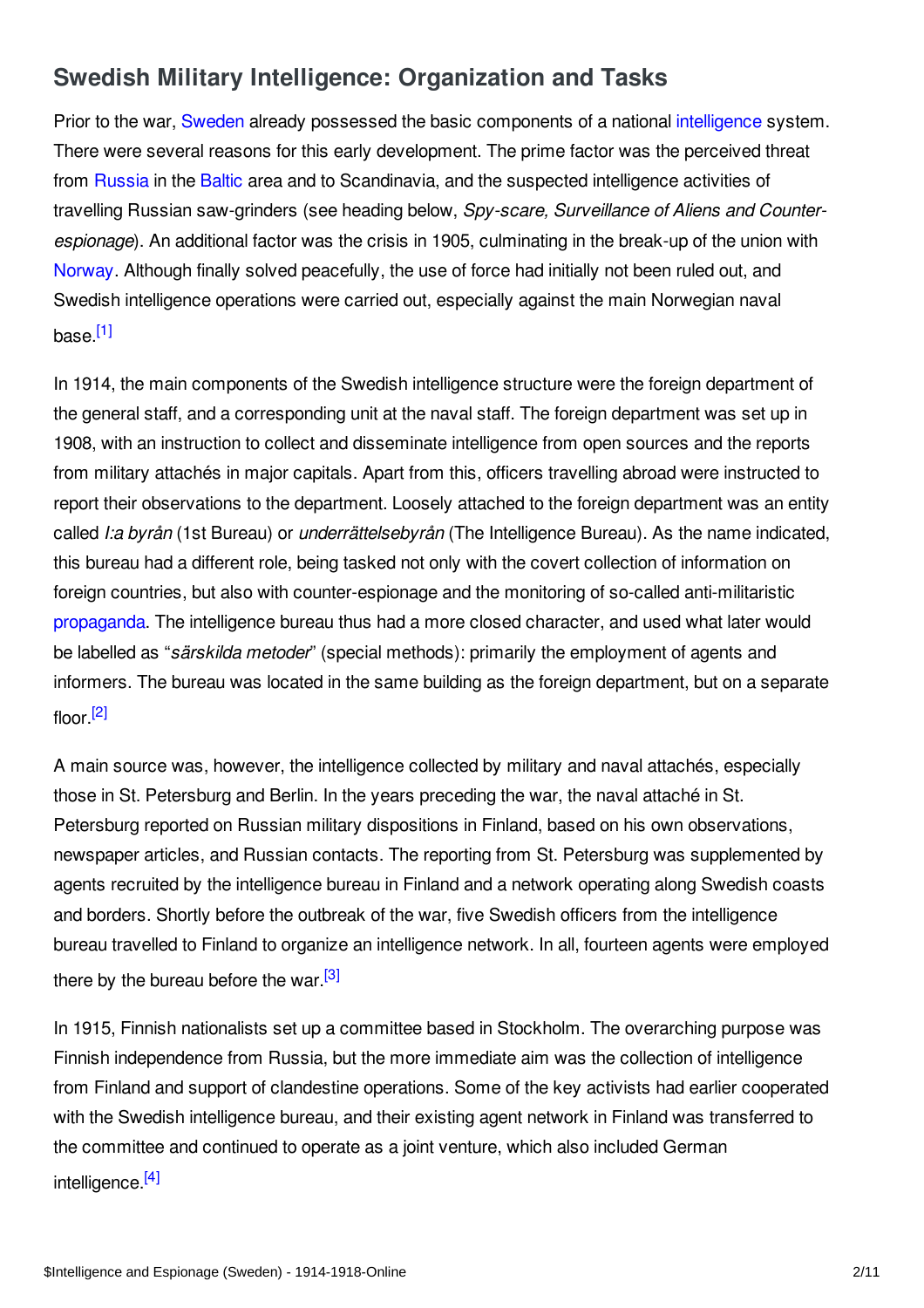# <span id="page-2-0"></span>**Spy-scare, Surveillance of Aliens and Counter-espionage**

The publicity about the Russian saw-grinders from the turn of the century gradually affected the military authorities, politicians and eventually the lawmakers. Foreigners were by definition under suspicion in a largely rural and confined society. These travelling artisans, claiming to come from the Novgorod area, tended to appear during the summer in considerable numbers, in specific regions. Rumours spread, fuelled by press reports, that this was an army of spies mapping the Swedish countryside in areas where Russia planned to invade. No evidence of this was ever found and no saw-grinder was ever convicted.<sup>[\[5\]](#page-7-6)</sup> The saw-grinder scare appeared in two waves, the first around the turn of the century and the second from 1910. Both these periods coincided with intensified public debate about an assumed Russian military threat and the increased political polarization of the defence issue in Sweden.<sup>[\[6\]](#page-7-7)</sup>

<span id="page-2-2"></span><span id="page-2-1"></span>The intelligence bureau made a comprehensive investigation of the saw-grinder phenomenon over a five-year period, concentrating on the county of Västernorrland in northern Sweden. The bureau concluded in its final report in 1913 that the travelling Russians had behaved suspiciously, but also noted that their numbers had declined sharply after 1911. According to the assessment this could have been an effect of new legislation, but could also indicate that the mapping of this particular region now was complete.<sup>[\[7\]](#page-7-8)</sup>

<span id="page-2-3"></span>The perception of a Russian espionage threat was further strengthened by an espionage case against a Swedish citizen, a Colonel Assanovich, allegedly recruited by the Russian military attaché in Stockholm in 1913. The foreign department had been able to confirm that the St. Petersburg military district was in fact collecting intelligence on Sweden and had issued a manual on the Swedish Army.<sup>[\[8\]](#page-7-9)</sup>

<span id="page-2-4"></span>In 1913, the Swedish criminal code on espionage was modified and expanded. Previously, only civil servants or military personnel entrusted with secret information could be sentenced for passing this information on to a foreign power. With the new legislation, anyone who disclosed information that could damage the country's defence became liable.<sup>[\[9\]](#page-8-1)</sup>

<span id="page-2-5"></span>There was initially no specific organization tasked with counter-espionage. The detective department of the Stockholm police district was responsible for the surveillance of political activities. From 1906, this also included the surveillance of foreigners. The department was small, but grew rapidly after the outbreak of the war to over 100 constables. Parallel to the detective department, the general staff organized a police bureau, also staffed by police constables, but specifically tasked with surveillance for the armed forces. The police bureau was a secret organization and remained so until 1918, when it was transferred to the Stockholm police, now as an official entity for the control of foreigners.<sup>[\[10\]](#page-8-2)</sup>

<span id="page-2-6"></span>The legal framework for this control was initially fluid, with no central regulations for cross-border travel or the registration of the presence of foreign citizens. They could be expelled on a case-bycase basis. With the outbreak of the war, new, stricter regulations were introduced, forcing Russian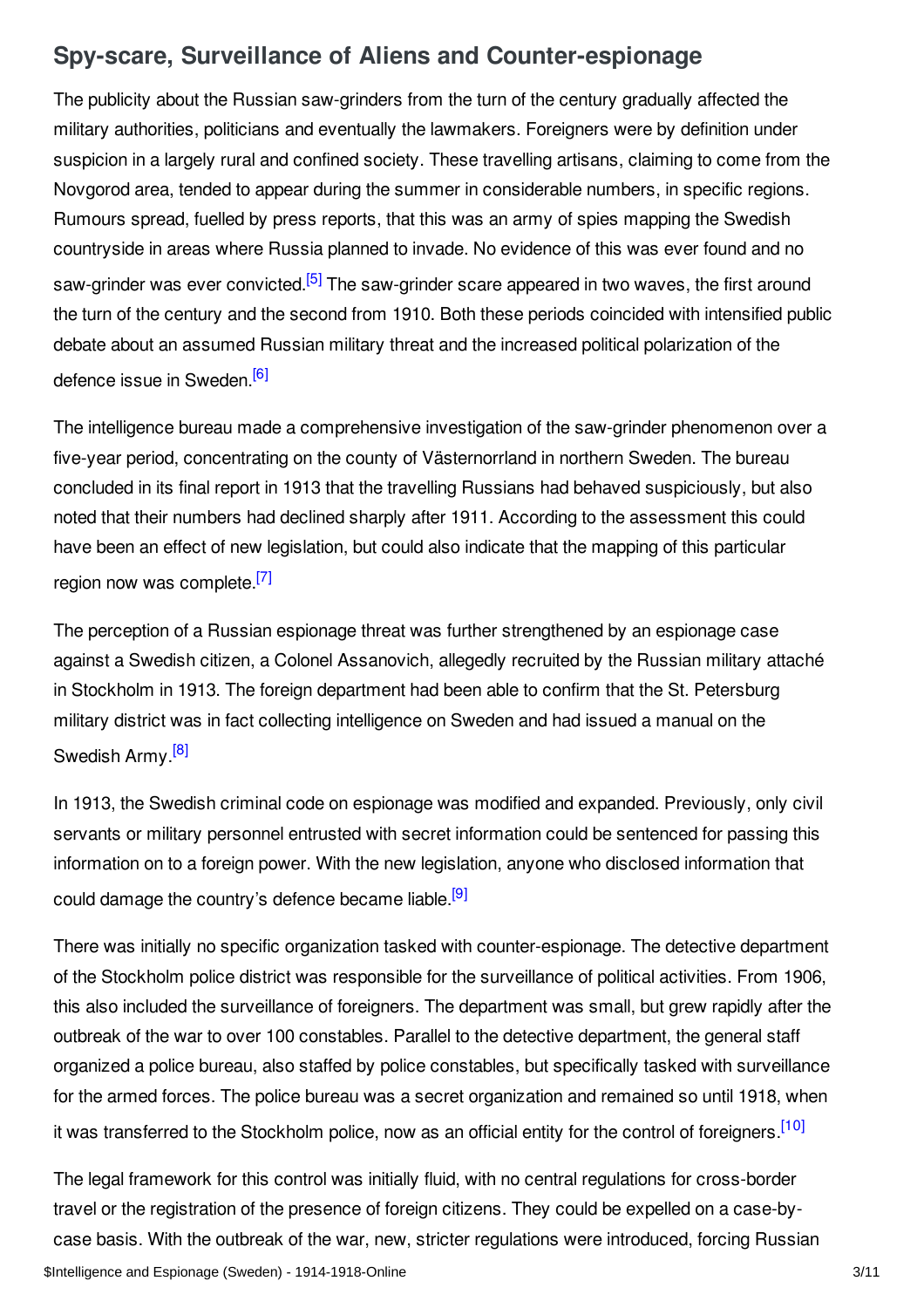and German citizens to apply for permission to enter the country and report to the local police authority while staying in Sweden. The control of foreigners continued to be far from uniform. On the strategically located island of Gotland, all arriving foreigners were registered and under suspicion of being foreign spies. Not until 1917, in a situation of growing social and political unrest, in both Sweden and Russia, was comprehensive passport control introduced.<sup>[\[11\]](#page-8-3)</sup>

## <span id="page-3-1"></span><span id="page-3-0"></span>**German Intelligence and Propaganda in Sweden**

<span id="page-3-2"></span>German intelligence in Sweden was mainly conducted by *Nachrichten-Abteilung N* of the Admiralty Staff and *[Abteilung](/article/abteilung_iii_b) IIIb* of the General Staff. Before the outbreak of the war, German intelligence activity had been limited, reflecting the remoteness of Scandinavia, and the limited size and importance of the Scandinavian countries armed forces.<sup>[\[12\]](#page-8-4)</sup> Once war broke out, German intelligence took pre-planned steps to enhance intelligence collection, and set up a number of intelligence posts. *Abteilung IIIb* was focused on Russia, and, since Sweden was not a main staging base, operations were coordinated directly from Berlin. Naval intelligence, on the other hand, could substantially facilitate shipping between the Scandinavian countries and [Britain](/article/great_britain), and the large Norwegian merchant fleet. German naval intelligence was concentrated on Norway, but was directed from a clandestine naval intelligence station in Gothenburg, under the cover of Handelsbolaget Emptio AB, led by a Lieutenant Captain Edwin Nordmann, a former officer in the German merchant navy. In Sweden, the Gothenburg intelligence station had sub-stations in Malmö and Stockholm and individual ship-watchers in several other harbours. Most on the personnel in this considerable network were local citizens, with Germans in only the key positions [\[13\]](#page-8-5)

<span id="page-3-3"></span>German intelligence activities in Sweden were not limited to intelligence collection, but also included preparations for sabotage against British and Russian targets. In 1917, *Nachrichten-Abteilung N* set up a sub-office in Stockholm called Organisation S, under the cover of a medical supplies company. Most of the personnel engaged in this activity were Finnish exiles. Organisation S was involved in a smuggling of explosives to Kristiania, an operation that was subsequently discovered after a tip-off from British intelligence to the Norwegian and Swedish police. The public disclosure of the activities led to the subsequent withdrawal of Organisation S from Stockholm [\[14\]](#page-8-6)

<span id="page-3-4"></span>Another aspect of German secret operations in Sweden concerned propaganda. For [Germany](/article/germany) it was a vital to secure a continued pro-German policy and therefore to strengthen a pro-German angle in newspaper reporting from the war. The German legation was very active in this respect and had for long time gathered information about the Swedish press. The legation set up five departments with the task of supplying the Swedish press with – from a German perspective – suitable material. One of these, the Fifth department, was engaged in a more advanced form of psychological [warfare](/article/warfare_1914-1918) in order to influence the Swedish press and public opinion. This department employed Sten Granlund [\(1871-1917\),](/index/names/1143134192) a well-known Swedish journalist, with the task of editing and adjusting circular articles emanating from the [German](/article/pressjournalism_germany) press for a Swedish audience. Based on the intelligence gathered before the war, the German legation had a good grip not only of the standpoint of various papers, but \$Intelligence and Espionage (Sweden) - 1914-1918-Online 4/11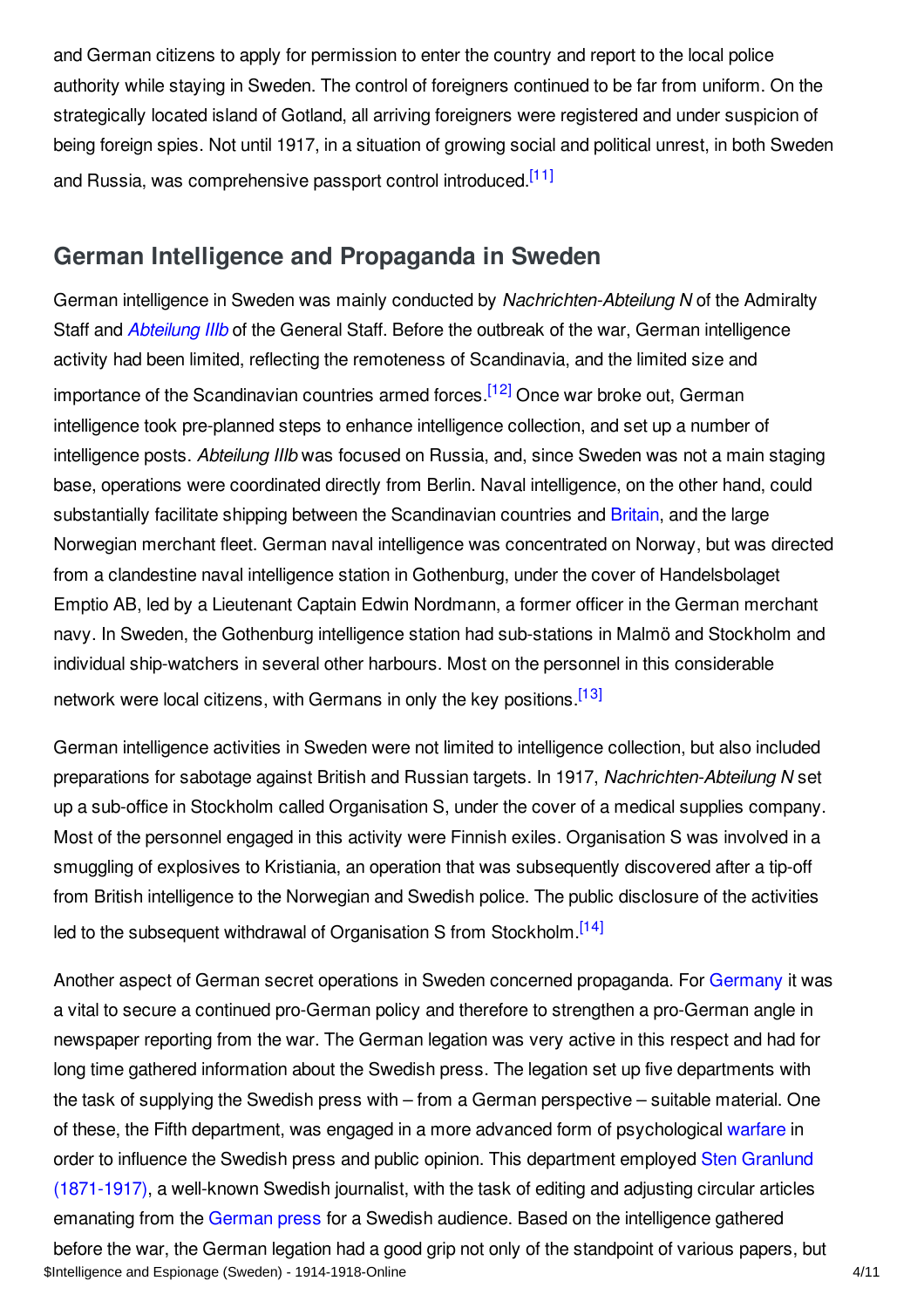also their weaknesses in terms of inadequate financial and editorial resources and subsequent susceptibility to print-ready material free of charge. The legation also had staff members cutting and translating Swedish articles to be published in German press. In this way, the propaganda machinery could follow a cyclical pattern, where pro-German Swedish press clippings published in German newspapers could be recycled by the Fifth department and result in the production of additional pro-German articles in the Swedish press.<sup>[\[15\]](#page-8-7)</sup>

## <span id="page-4-2"></span><span id="page-4-0"></span>**British Intelligence in Sweden**

From a British perspective, Sweden was an even more peripheral arena without major significance for the military operations. The activity of the Secret Service Bureau (SSB) in Scandinavia was concentrated on [Denmark](/article/denmark) and Norway, where a network of watchers was organized, in much in the same way as German naval intelligence was. British operations in Scandinavia were directed from an intelligence station in Copenhagen, with a sub-station in Kristiania. It was not until 1916 that a station was set up in Stockholm.<sup>[\[16\]](#page-8-8)</sup> Apart from the collection of naval intelligence, the SSB was monitoring Swedish exports to Germany in order to detect the flow of contraband.

<span id="page-4-3"></span>Naval intelligence took on a special significance since, after the Battle of Heligoland, the German navy was more or less confined to the Baltic for training and exercises. This activity was monitored from southern Scandinavia and a network of coastal watchers in Denmark and Sweden kept track of naval traffic through the Sound. Both the German and the British network of coastal watchers along the Sound played an important role in connection with the incursion of British [submarines](/article/submarines_and_submarine_warfare) in the Baltic in October 1914.<sup>[\[17\]](#page-8-9)</sup>

<span id="page-4-4"></span>British intelligence activities in Sweden were on a limited scale, compared with the far more extensive German operations. These were facilitated by the overall pro-German Swedish policy until the major policy changes during 1917, and the cordial relations between Swedish and German intelligence.

## <span id="page-4-1"></span>**German-Swedish Intelligence Cooperation**

<span id="page-4-5"></span>German–Swedish military contacts were intensified prior to the war, driven by overlapping German and Swedish strategic interests. In 1910, the heads of the German and Swedish general staffs met in Berlin, where they discussed German security guarantees in case of war, as well as German interest in a Swedish invasion of Finland in the event of war, with the aim of occupying the Åland islands.<sup>[\[18\]](#page-8-10)</sup> Against the background of these close relations and the German interest in Sweden as a prospective ally in a war against Russia, the establishment of close intelligence cooperation between the two countries is not surprising. German information gathering concerning the Swedish defence was handled through the cordial bilateral relations, while intelligence cooperation concerned targets and activities of mutual interest.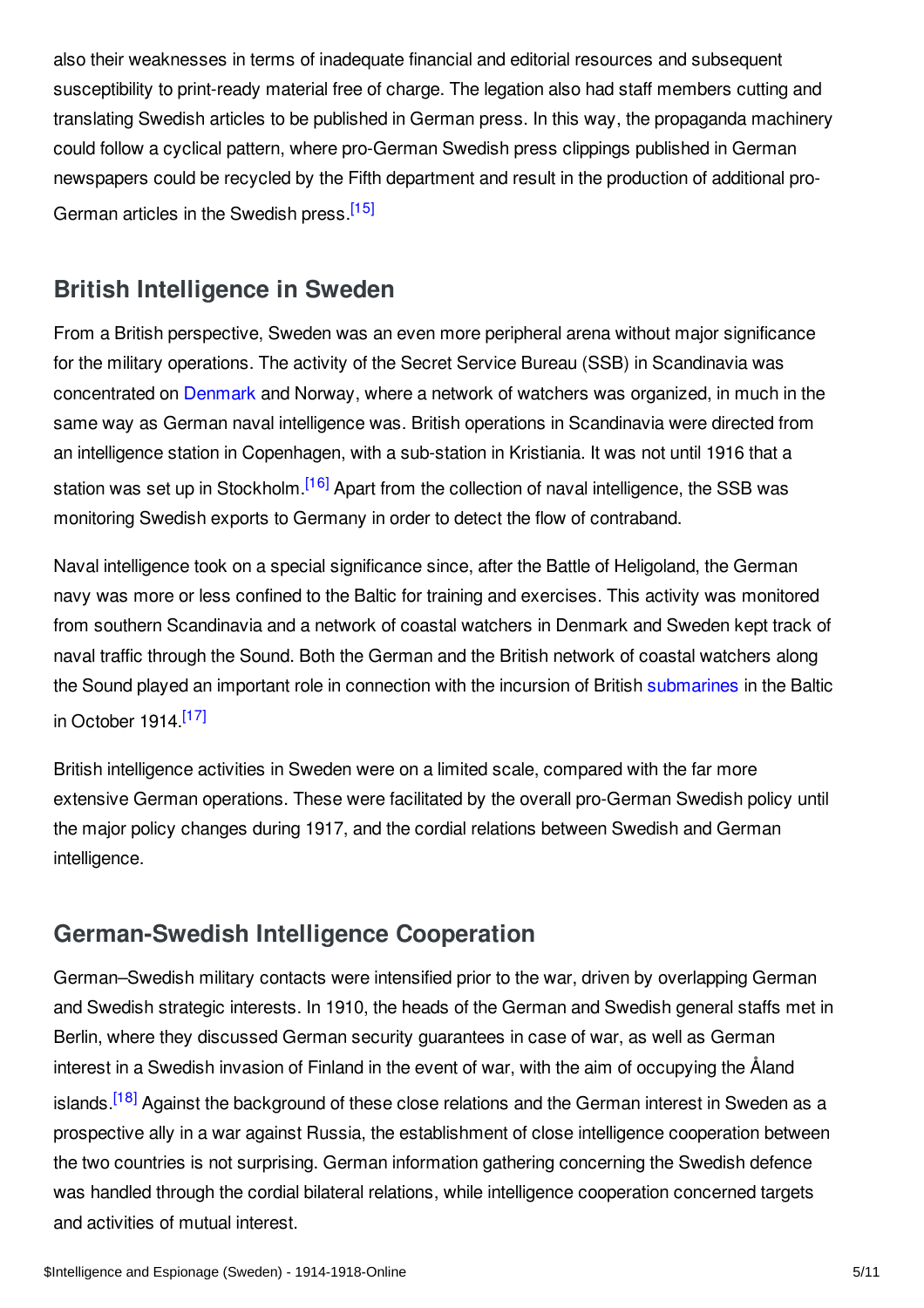In some areas, this cooperation went beyond the exchange of intelligence and took the form of joint operations. One of these operations was intelligence collection and subversion against Russia in Finland. The Finnish nationalists operating from Stockholm had not only "inherited" the agent network of the Swedish intelligence bureau, but had also also established links to Germany, both for the dissemination of intelligence and the transfer of volunteers for military training in Germany. In Stockholm, cables sent by agents in Finland were passed on to the German legation by the Swedish intelligence bureau.<sup>[\[19\]](#page-8-11)</sup>

<span id="page-5-1"></span>Another joint operation concerned signal intelligence. The Swedish navy was in the process of acquiring wireless [communications](/article/communication_technology), but had not reached a level where the radio communications of foreign powers were monitored. The Swedish general staff, however, had another kind of signals intelligence asset in the form of Russian diplomatic cables sent from St. Petersburg to allied and [neutral](/article/neutrality) capitals, and relayed through the Swedish Telegraph Administration. The general staff was provided with copies of these and other diplomatic cables, but the foreign department had no cryptological expertise that could cope with the Russian cypher-system. The cordial relations between the general staff and Germany, however, provided an opportunity. Shortly after the outbreak of the war, German representatives in Stockholm approached the general staff and suggested a joint venture. The Swedish intelligence should acquire copies of the cables and deliver them to the German legation, to be sent to Berlin. There, the German Foreign Office had the means to read them, obviously after having gained access to codebooks and other relevant cryptological documentation. One of the few Russian-speaking officers in the so-called [censorship](/article/censorship) section of the general staff was transferred to Berlin under a false name and with strict orders not to divulge anything about his actual mission, even to members of the Swedish legation. The intercepted telegrams were then sent on a regular basis from Stockholm to Berlin with the diplomatic mail, and the de-cyphered telegrams of relevance to Swedish intelligence were disseminated in the opposite direction.<sup>[\[20\]](#page-8-12)</sup>

<span id="page-5-3"></span><span id="page-5-2"></span>The Russian cables were presumably of far greater value for the Germans than for the Swedes, but the reports from the Russian legation in Stockholm to the foreign ministry contained Russian assessments of the political development in Sweden, and of German pressure on Sweden to abandon [neutrality](/article/domestic_politics_and_neutrality_sweden).<sup>[\[21\]](#page-8-13)</sup> This cooperation between the Swedish general staff and the German Foreign Office continued, with a short interruption in 1916, due to fears that British submarines operating in the Baltic would be able to seize the German diplomatic mail.

## <span id="page-5-0"></span>**The Swedish Roundabout**

The Swedish telegram network was not only a source for cables to and from Russia, and possibly cables from other counties in the Entente. With the outbreak of hostilities, the German foreign service was unable to use the international cables passing through London. In another concession, the Swedish foreign ministry allowed the Germans to use the Swedish traffic to and from Washington as a cover. German diplomatic telegrams were simply embedded in the coded Swedish messages. \$Intelligence and Espionage (Sweden) - 1914-1918-Online 6/11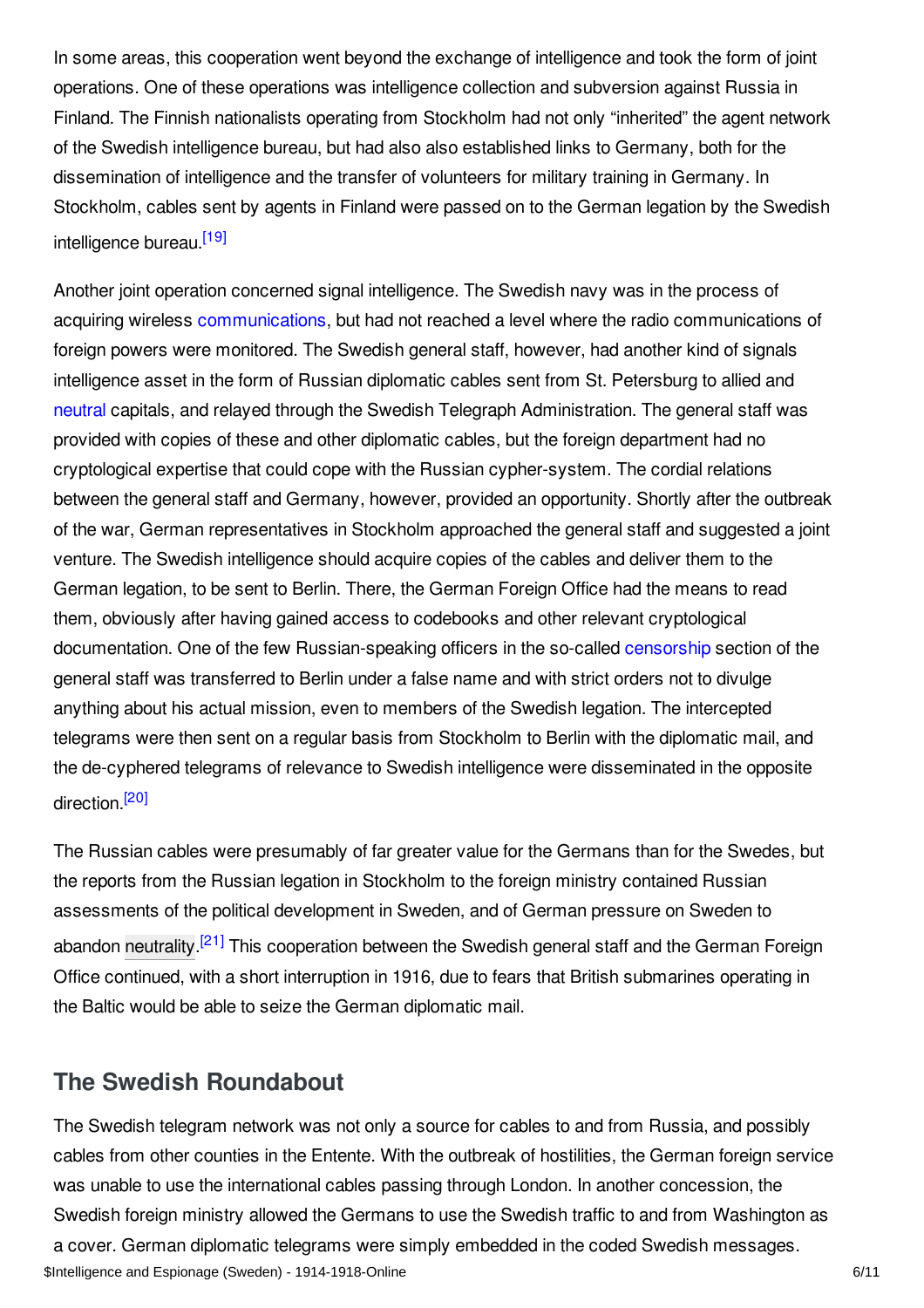The entire German communication between Berlin and Washington was in this way relayed through Stockholm, an arrangement later known as "the Swedish roundabout". This continued until 1915, when the British Foreign Office found out what was going on and protested against what they saw as un-neutral actions. The Swedish Foreign Ministry promised to discontinue the arrangement and to ensure that no German cable was sent between Sweden and Washington. Having promised this, the Swedish Foreign Office switched to another roundabout, this time letting the German cables go embedded in traffic to the embassies in Mexico City and Buenos Aires. This new arrangement was finally revealed in public following the publication in March 1917, of the famous [Zimmerman](/article/zimmermann_telegram) telegram of 19 January 1917.<sup>[\[22\]](#page-8-14)</sup>

<span id="page-6-1"></span>The role of "the Swedish roundabout" in the British interception of the Zimmerman telegram has been a point of controversy among historians and cryptologists. Based on the remaining archival material from the British Naval Intelligence Room 40, the most likely conclusion is that the Zimmerman telegram did not pass through the Swedish roundabout, but another and even more sensitive clandestine channel. The Germans had received permission to use U.S. State department telegrams in order to facilitate the mediation efforts of President Woodrow Wilson [\(1856-1924\)](/index/names/118643401). The version that the telegram emanated from "the Swedish roundabout" was most likely a deception to hide the actual source, and the embarrassing fact that the British intelligence intercepted not only Swedish but also U.S. diplomatic cables.<sup>[\[23\]](#page-8-15)</sup>

<span id="page-6-2"></span><span id="page-6-0"></span>**Swedish Spy Fiction: Noble Germans, Belgian Villains and Naive Swedes**

In Sweden, the fictionalization of intelligence had started long before the war in the form of the sawgrinder drama. Espionage was therefore probably to some extent an exhausted subject in Swedish popular fiction once the war broke out, but re-surfaced as a sub-theme in the fictionalization of the war. The most productive writer in this genre was the Swedish officer Ivan Aminoff [\(1868-1928\)](/index/names/141068817), writing under the pseudonym Radsha. Of his fifteen war novels, published between September 1914 and 1915, two had an explicit espionage theme and are regarded as the first Swedish spy novels. The pro-German political bias is evident in Aminoff's production, and is also reflected in his spy novels, as in *Spionen från Vogeserna* (The Spy from the Vosges) from October 1914, where the Germans are portrayed as noble heroes and in *Spionernas mästare* (The Master of Spies) from July 1915, where French and Belgian spies plot an Entente assault against Germany prior to the outbreak of the war. In *Mannen från Liège* (The Man from Liège), the Swedish [adventure-novel](/index/names/118844865) writer Gunnar Serner (1886-1947), better known by his pseudonym Frank Heller, wrote from the opposite perspective, with the Germans as plotting aggressors. In this way, the spy novel became an arena for a literary proxy-war.<sup>[\[24\]](#page-8-16)</sup>

<span id="page-6-4"></span><span id="page-6-3"></span>Aminoff's pro-German narrative became increasingly unattractive as the war progressed, and in 1915 the publisher terminated the series, although the main reason was probably the impact of an overall war-weariness among Swedish readers.<sup>[\[25\]](#page-8-17)</sup> Aminoff did however return with a final spy novel \$Intelligence and Espionage (Sweden) - 1914-1918-Online 7/11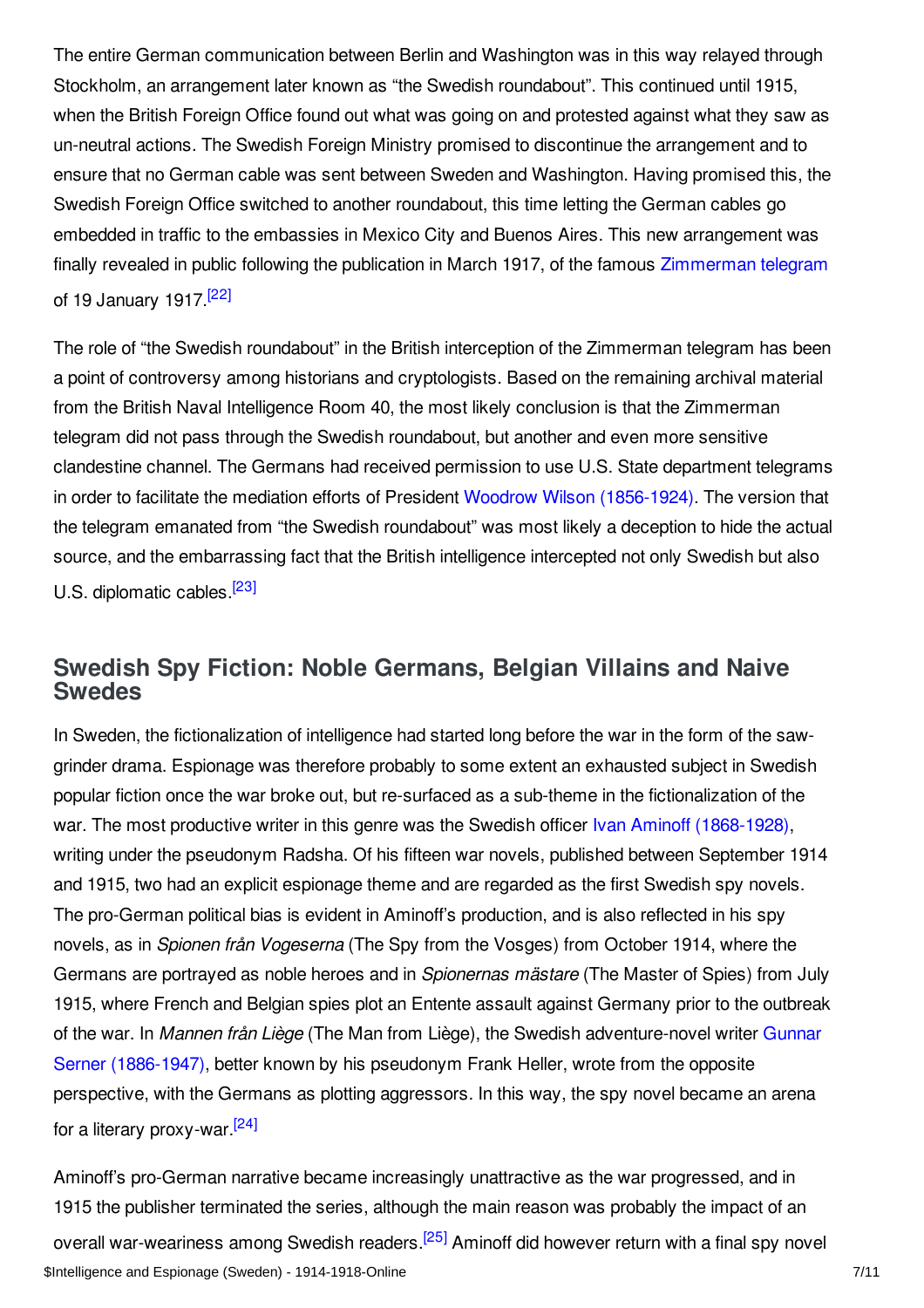in 1917, *Den ljusskygge. En spionroman från huvudstaden* (The Shady Figure. A Spy Novel from the Capital). The story represented a new approach, portraying neutral Stockholm as an international spy hub, where the naive Swedes were challenged by decadent foreign influence and moral corruption, a theme more in line with later spy novels during the Second World War and the Cold War.

# <span id="page-7-0"></span>**Conclusion**

Like several other neutrals, Sweden became an arena for the intelligence activities of the belligerents. As such, the country played a more prominent role for Germany than for the Entente. The reasons were both geographical and political. German intelligence could use Sweden for intelligence collection and covert operations against both Britain and Russia. In the latter case, the Germans could facilitate secret cooperation with Swedish intelligence. For Swedish intelligence and counter-intelligence, Russia remained the perceived dominating threat throughout the war, although from the October [Revolution](/article/revolutions_russian_empire) onwards, mainly in terms of ideological subversion.

Wilhelm Agrell, Lund University

Section Editor: Lina [Sturfelt](https://encyclopedia.1914-1918-online.net/contributors/Lina_Sturfelt)

#### <span id="page-7-1"></span>**Notes**

- <span id="page-7-2"></span>1. [↑](#page-1-1) Frick, Lennart W. / Rosander, Lars: Det vakande ögat. Svensk underrättelsetjänst under 400 år [The Watching Eye. Swedish Intelligence during 400 years], Lund 1999, pp. 172-181.
- <span id="page-7-3"></span>2. [↑](#page-1-2) Frick / Rosander, Det vakande ögat [The Watching Eye], 1999, pp. 197.
- <span id="page-7-4"></span>3. [↑](#page-1-3) Ottosson, Jan / Magnusson, Lars: Hemliga makter. Svensk militär underrättelsetjänst från unionstiden till det kalla kriget [Secret Powers. Swedish Military Intelligence from the Age of the Union to the Cold War], Stockholm 1991, p. 51.
- <span id="page-7-5"></span>4. [↑](#page-1-4) Ibid., pp. 52-53.
- <span id="page-7-6"></span>5. [↑](#page-2-1) Åselius, Gunnar: The Russian Menace to Sweden. The Belief System of a Small Power Security Elite in the Age of Imperialism, Stockholm 1994, p. 257; and Langkjaer, Jenny: Övervakning för rikets säkerhet. Svensk säkerhetspolisiär övervakning av utländska personer och inhemsk aktivitet, 1885-1922 [Surveillance for State Security. Swedish Security Police Surveillance of Aliens and Domestic Activities], Stockholm 2011, p.97.
- <span id="page-7-7"></span>6. [↑](#page-2-2) Åselius, The Russian Menace 1994, p. 302; and Lindberg, Folke: Den svenska utrikespolitikens historia, Band III/4 1872-1914 [The History of the Swedish Foreign Policy, volume III/4 1872-1914], Stockholm 1958, pp. 117-119 and 282-285.
- <span id="page-7-8"></span>7. [↑](#page-2-3) Ibid., p. 303.
- <span id="page-7-9"></span>8. [↑](#page-2-4) Ibid., p. 267.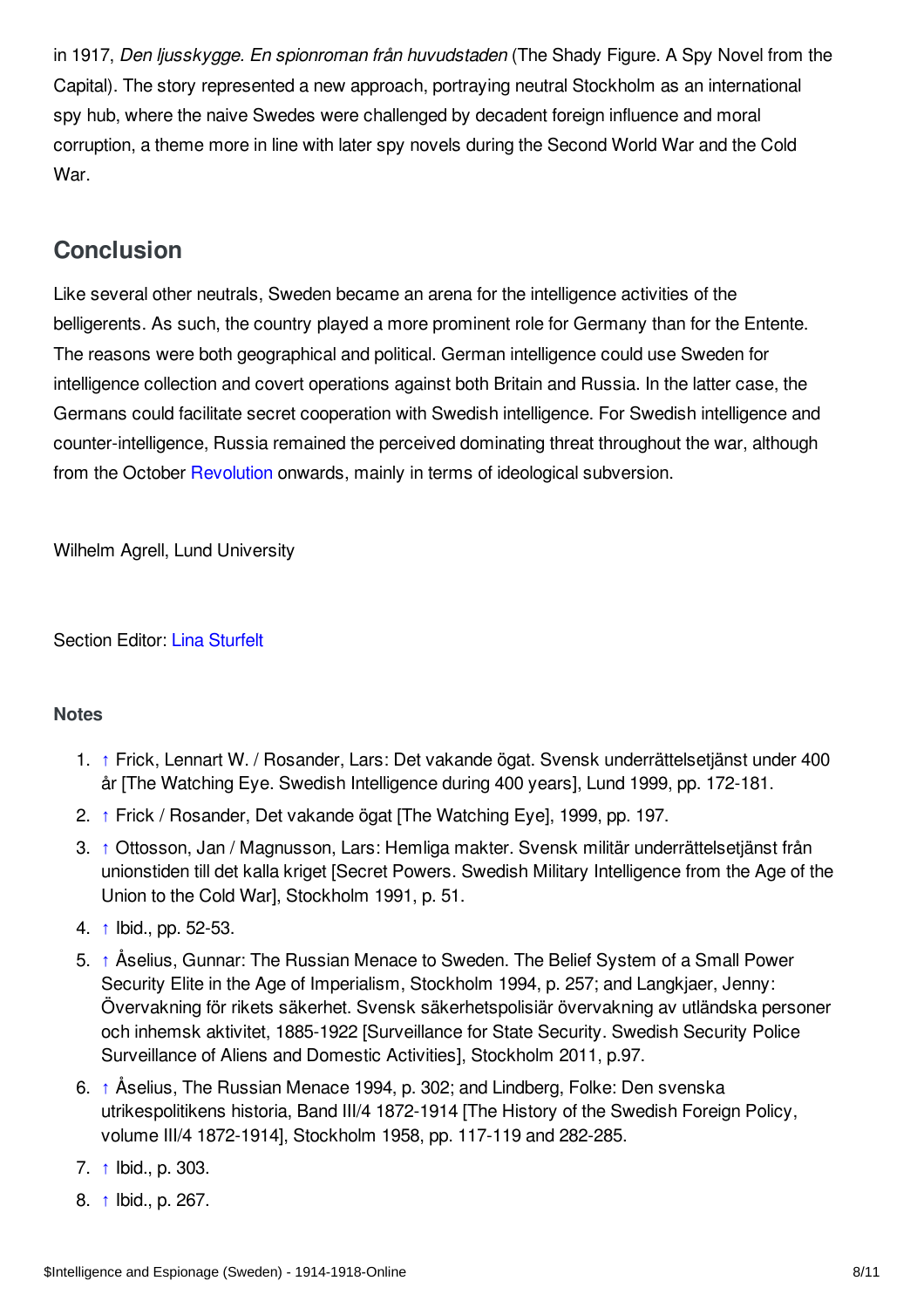- <span id="page-8-1"></span>9. [↑](#page-2-5) Spionerilagen, Svensk uppslagsbok [The Espionage Legislation, Swedish Encyclopedia], 1935.
- <span id="page-8-2"></span>10. [↑](#page-2-6) Langkjaer, Övervakning för rikets säkerhet [Surveillance for State Security], 2011, p. 51.
- <span id="page-8-3"></span>11. [↑](#page-3-1) Söderberg, Ulf: Säkerhetsunderrättelsetjänst på Gotland under första världskriget [Counterintelligence on Gotland during the First World War], in: Engström, Johan / Ericson, Lars (eds.): Between the Bear and the Eagle, Sweden and the Baltic Region during the First World War, 1914-1918, Stockholm 1994.
- <span id="page-8-4"></span>12. [↑](#page-3-2) Brandal, Nik / Teige, Ola: The Secret Battlefield. Intelligence and Counter-intelligence in Scandinavia during the First World War, in: Ahnlund, Claes (ed.): Scandinavia in the First World War, Studies in the War Experience of the Northern Neutrals, Lund 2012, p. 87.
- <span id="page-8-5"></span>13. [↑](#page-3-3) Ibid., pp. 90-92.
- <span id="page-8-6"></span>14. [↑](#page-3-4) Ibid., pp. 98-99.
- <span id="page-8-7"></span>15. [↑](#page-4-2) Torbacke, Jarl: The German infiltration of the Swedish Press during the early stages of the First World War, in: Engström / Ericson, Between the Bear and the Eagle 1994, pp. 73-80.
- <span id="page-8-8"></span>16. [↑](#page-4-3) Jeffery, Keith: M16. The History of the Secret Intelligence Service 1909-1949, London 2010, pp. 87-94.
- <span id="page-8-9"></span>17. [↑](#page-4-4) Ekman, Per-Olof: Havsvargar. Ubåtar och ubåtskrig i Östersjön [Seawolfs. Submarines and Submarine Warfare in the Baltic], Helsingfors 1983, pp. 78-83.
- <span id="page-8-10"></span>18. [↑](#page-4-5) Lindberg, Den svenska utrikespolitikens historia [The History of the Swedish Foreign Policy], 1958, pp. 249-256.
- <span id="page-8-11"></span>19. [↑](#page-5-1) Ottosson / Magnusson, Hemliga makter [Secret Powers] 1991, pp. 52-53.
- <span id="page-8-12"></span>20. [↑](#page-5-2) McKay C.G. / Beckman, Nils: Swedish Signal Intelligence 1900-1945, London 2003, pp. 48- 50.
- <span id="page-8-13"></span>21. [↑](#page-5-3) Frick / Rosander: Det vakande ögat [The Watching Eye], 1999, p. 217.
- <span id="page-8-14"></span>22. [↑](#page-6-1) McKay / Beckman, Swedish Signal Intelligence 2003, pp. 45-47.
- <span id="page-8-15"></span>23. [↑](#page-6-2) Freeman, Peter: The Zimmerman Telegram Revisited, Cryptologia 30/2 (March 2006): pp. 98-150.
- <span id="page-8-16"></span>24. [↑](#page-6-3) Ahlund, Claes: Rats and Anthills. The First Word War in the Scandinavian spy novel, in: Ahnlund, Claes (ed.): Scandinavia in the First World War. Studies in the War Experience of the Northern Neutrals, Lund 2012, pp. 109-128.
- <span id="page-8-17"></span>25. [↑](#page-6-4) Ahlund, Claes: Underhållning och propaganda. Radschas (Iwan Aminoffs) romaner om första världskriget 1914-1915 [Entertainment and Propaganda. Radscha's (Iwan Amifoff's) Novels on the First World War 1914-1915], Uppsala 2010.

### <span id="page-8-0"></span>**Selected Bibliography**

Ahlund, Claes: **Underhållning och propaganda. Radschas (Iwan Aminoffs) romaner om första världskriget 1914-1915 [\(Entertainment](https://encyclopedia.1914-1918-online.net/bibliography/U72PHTGT) and propaganda. Radscha's (Iwan Aminoff's) First World War novels 1914–1915)**, Uppsala 2010: Uppsala University.

Ahlund, Claes (ed.): **[Scandinavia](https://encyclopedia.1914-1918-online.net/bibliography/MUEU3QEC) in the First World War. Studies in the war experience of the northern neutrals**, Lund 2012: Nordic Academic Press.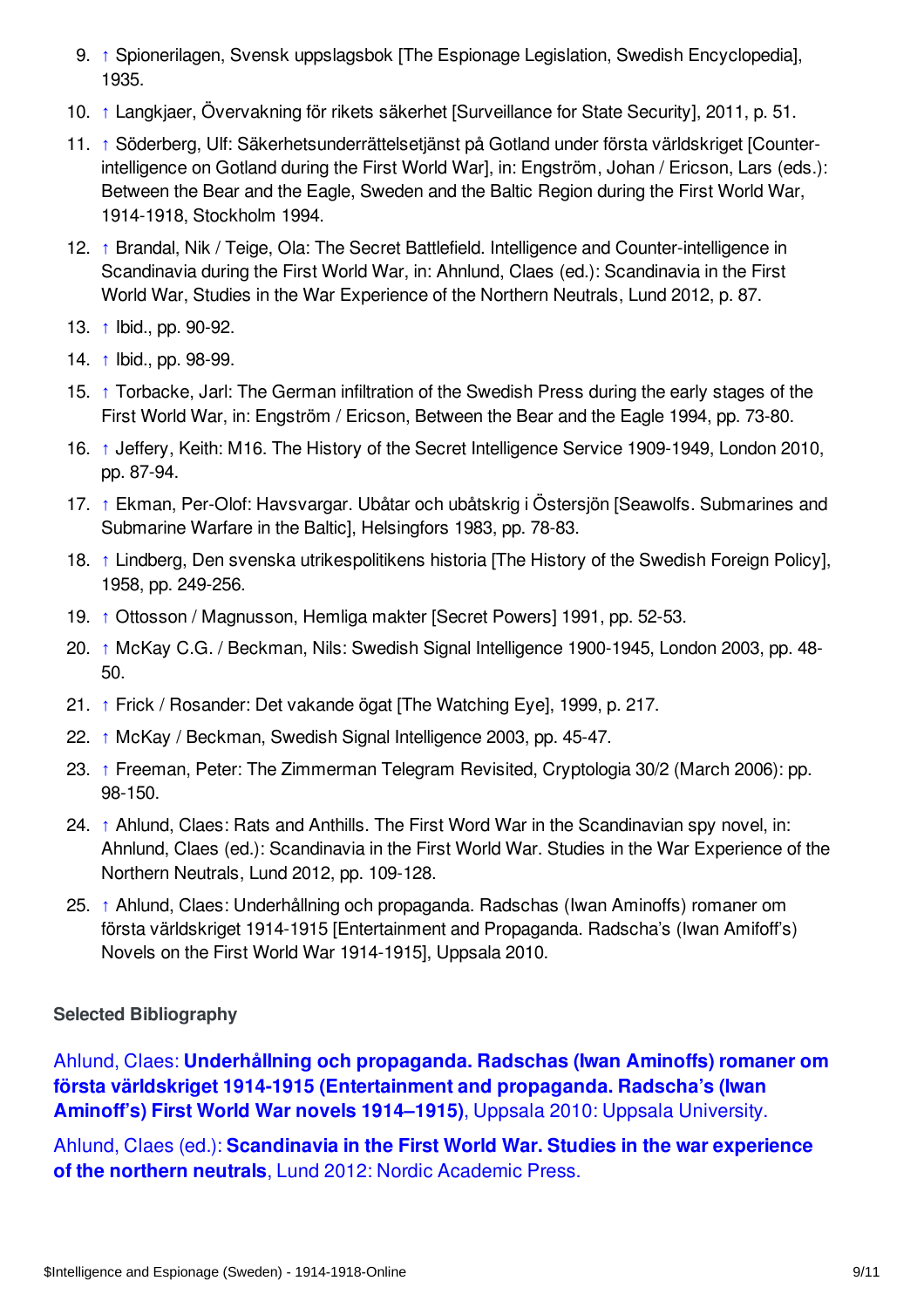Åselius, Gunnar: **The 'Russian menace' to Sweden. The belief system of a small power security elite in the age of imperialism**, Stockholm 1994: Almqvist and Wiksell [International.](https://encyclopedia.1914-1918-online.net/bibliography/9GD6Z3H2)

Eliasson, Ulf: **I försvarets intresse. [Säkerhetspolisens](https://encyclopedia.1914-1918-online.net/bibliography/UAQDAEBF) övervakning och registrering av ytterlighetspartier 1917-1945 (In the interest of the defence. Security police surveillance and registration of extremist parties 1917-1945)**, Lund 2006: Nordic Academic Press.

Engström, Johan / Ericson, Lars (eds.): **Mellan björnen och örnen. Sverige och [Östersjöområdet](https://encyclopedia.1914-1918-online.net/bibliography/MIPP4HGX) under det första världskriget, 1914-18. Föredrag hållna vid symposium i Visby, 4-7 augusti 1993 (Between the bear and the eagle. Sweden and the Baltic region during the First World War, 1914-18)**, Visby 1994: Gotlands Fornsal.

Frick, Lennart W. / Rosander, Lars: **Det vakande ögat. Svensk [underrättelsetjänst](https://encyclopedia.1914-1918-online.net/bibliography/TT9KCXEE) under 400 år (The watching eye. Swedish intelligence over 400 years)**, Lund 1999: Historiska media.

Langkjaer, Jenny: **Övervakning för rikets säkerhets. Svensk [säkerhetspolisiär](https://encyclopedia.1914-1918-online.net/bibliography/93JX5VEK) övervakning av utländska personer och inhemsk politisk aktivitet, 1885-1922 (Surveillance for state security. Swedish security police surveillance of aliens and domestic activities)**, Stockholm 2011: University of Stockholm.

Lindberg, Folke: **Den svenska [utrikespolitikens](https://encyclopedia.1914-1918-online.net/bibliography/74P3XG9H) historia, 1872-1914, volume 3, part 4 (The history of Swedish foreign policy, 1872-1914, volume 3, part 4)**, Stockholm 1958: P. A. Norstedts & Söners Förlag.

McKay, C. G. / Beckman, Bengt: **Swedish signal [intelligence,](https://encyclopedia.1914-1918-online.net/bibliography/TKJXQQNG) 1900-1945**, London 2003: Frank Cass.

Oredsson, Sverker: **Svensk rädsla. Offentlig fruktan i Sverige under [1900-talets](https://encyclopedia.1914-1918-online.net/bibliography/JXHKZDXF) första hälft (Swedish fear. Public fear in Sweden during the first half of the 20th century)**, Lund 2001: Nordic Academic Press.

Ottosson, Jan / Magnusson, Lars: **Hemliga makter. Svensk hemlig militär [underrättelsetjänst](https://encyclopedia.1914-1918-online.net/bibliography/3P7JS4QH) från unionstiden till det kalla kriget (Secret powers. Swedish military intelligence from the age of the union to the Cold War)**, Stockholm 1991: Tidens förlag.

Sturfelt, Lina: **Eldens återsken. Första världskriget i svensk [föreställningsvärld](https://encyclopedia.1914-1918-online.net/bibliography/24ATQCTV) (Reflections of fire. Images of the First World War in Sweden)**, Lund 2008: Sekel.

#### <span id="page-9-0"></span>**Citation**

Agrell, Wilhelm: Intelligence and Espionage (Sweden) , in: 1914-1918-online. International Encyclopedia of the First World War, ed. by Ute Daniel, Peter Gatrell, Oliver Janz, Heather Jones, Jennifer Keene, Alan Kramer, and Bill Nasson, issued by Freie Universität Berlin, Berlin 2017-11-14. **DOI**: [10.15463/ie1418.11182](http://dx.doi.org/10.15463/ie1418.11182).

#### **License**

This text is licensed under: CC by-NC-ND 3.0 Germany - Attribution, [Non-commercial,](http://creativecommons.org/licenses/by-nc-nd/3.0/de/deed.en_GB) No